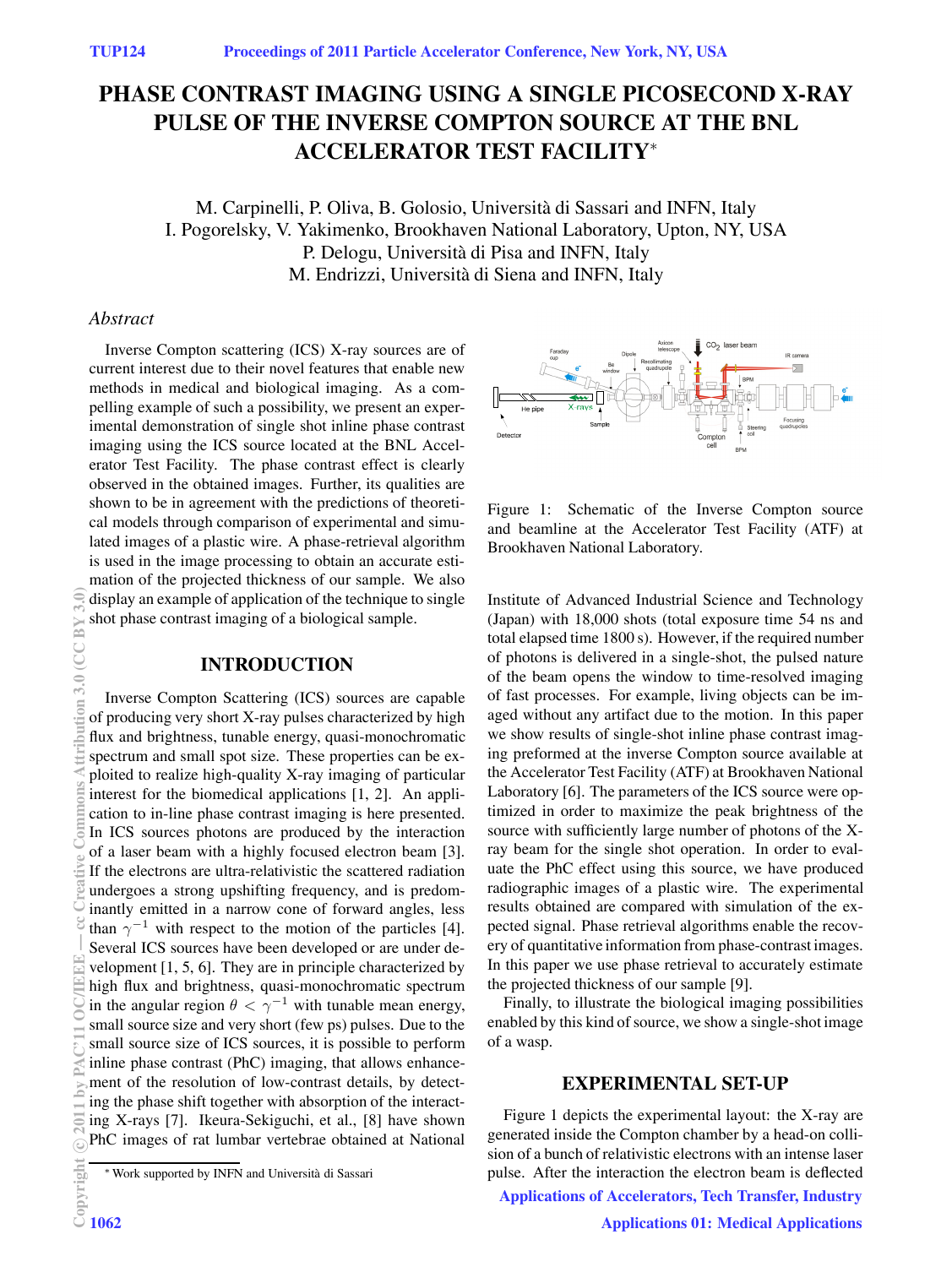by a dipole magnet into the beam stopper while the X-ray beam exits through the Be window and reaches the sample. A helium-filled pipe minimizes the intensity losses due to absorption while the beam propagates towards the X-ray detector. For a more accurate description of the beamline we refer the reader to a previous work [6]. The X-ray detector is a flat panel composed by a CMOS sensor and microcolumnar CsI scintillator (Hamamatsu C9728DK-10). The pixel size is 50  $\times$  50  $\mu$ m and the active area is about 5  $\times$ 5 cm. The detector has been characterized with respect to its Line Spread Function and energy response in order to perform quantitative measurements.

The X-ray beam used in this experiment provides about  $2 \times 10^8$  photons/pulse with a divergence of 5 mrad, a peak energy of about 10.4 keV and an energy spread of about 0.6%. The pulse duration is about 1 ps. The estimated number of photons scattered into 1 mrad<sup>2</sup> is about  $2 \times 10^6$  per pulse. The flux density for a single-shot is approximately <sup>7</sup> <sup>×</sup> <sup>10</sup><sup>16</sup> ph. s*−*<sup>1</sup>mrad*−*2(0.1%bw) *−*1 .

The simplest phase-sensitive X-ray imaging method is the free-space propagation, or inline phase contrast technique [7]: the sample is positioned between the source and an imaging detector. X-rays interact with the sample and different variations of the phase of the radiation are induced by the details. The resulting interference patterns increases the visibility of the border of structures inside the object having a refractive index different from adjacent material. This increase of the contrast over that of conventional radiographic images is called edge-enhancement effect.

#### **RESULTS**

A single-shot exposure of a PMMA (polymethyl methacrylate) wire with diameter 1124  $\mu$ m is shown in Fig. 2; the image is only corrected for the dark current. The intensity distribution without the object is estimated with a two-dimensional Gaussian fit using all the pixels that do not contain any sample detail. With this approximation to the fat-field the raw image can be equalized. The fitting procedure for the flat-field is required due the shot-to-shot fluctuations of the beam (intensity, position and shape). A simulation is also compared to the normalized intensity profile. In Fig. 2a the wire profile, together with the simulated one are presented. The raw (2b) and normalized (2d) experimental images are also shown, together with the corresponding simulated images (2c and 2e respectively). The source is modeled as a superposition of independent point sources, Gaussian distributed with a Full Width Half Maximum of 80  $\mu$ m. The spectrum is chosen as quasi-monochromatic with mean energy 10.4 keV and standard deviation 0.04 keV. The detector Line Spread Function is modeled with two Gaussian functions ( $\sigma$  93 and 238  $\mu$ m relative amplitude 0.4). The normalized intensity profile is then processed with a phase-retrieval algorithm [9] based on the monochromatic Transport of Intensity Equation (TIE) for a homogeneous object. From the phase-retrieved image the projected thickness of the wire

Applications of Accelerators, Tech Transfer, Industry



Figure 2: Experimental and simulated images for the PMMA wire. (a) Comparison of the wire profiles in a central portion of the beam. Experimental (b) and simulated (c) images, normalized experimental (d) and simulated (e) images.



Figure 3: Reconstructed projected thickness at the object plane. PMMA wire, diameter  $1124 \mu m$ . The reconstruction after phase retrieval is compared to the reconstruction using only absorption.

can be accurately estimated as shown in Fig 3. A singleshot image of a wasp is shown in Fig 4. Absorption contrast dominates in the central part of the sample while phase effects are visible at the edges of the legs, mesosoma and wing. The noise pattern present at the corners is a consequence of the normalization procedure in a region of intensity fall-out.

## **CONCLUSION**

Single-shot phase-constrast images have been experimentally generated with an Inverse Compton Scattering X-ray source using in-line geometry on a very short time scale. Due to the high-brightness e-beam and high-energy  $CO<sub>2</sub>$  laser available at the facility, it was possible to obtain the appropriate energy, monochromaticity and the required number of photons per ICS shot. The images clearly show the edge-enhancement effect. The quantitative analysis of a homogeneous sample is in good agreement with the expectations, the object thickness has been accurately reconstructed with a great improvement with respect to the results obrtained using only the absorption data. Images